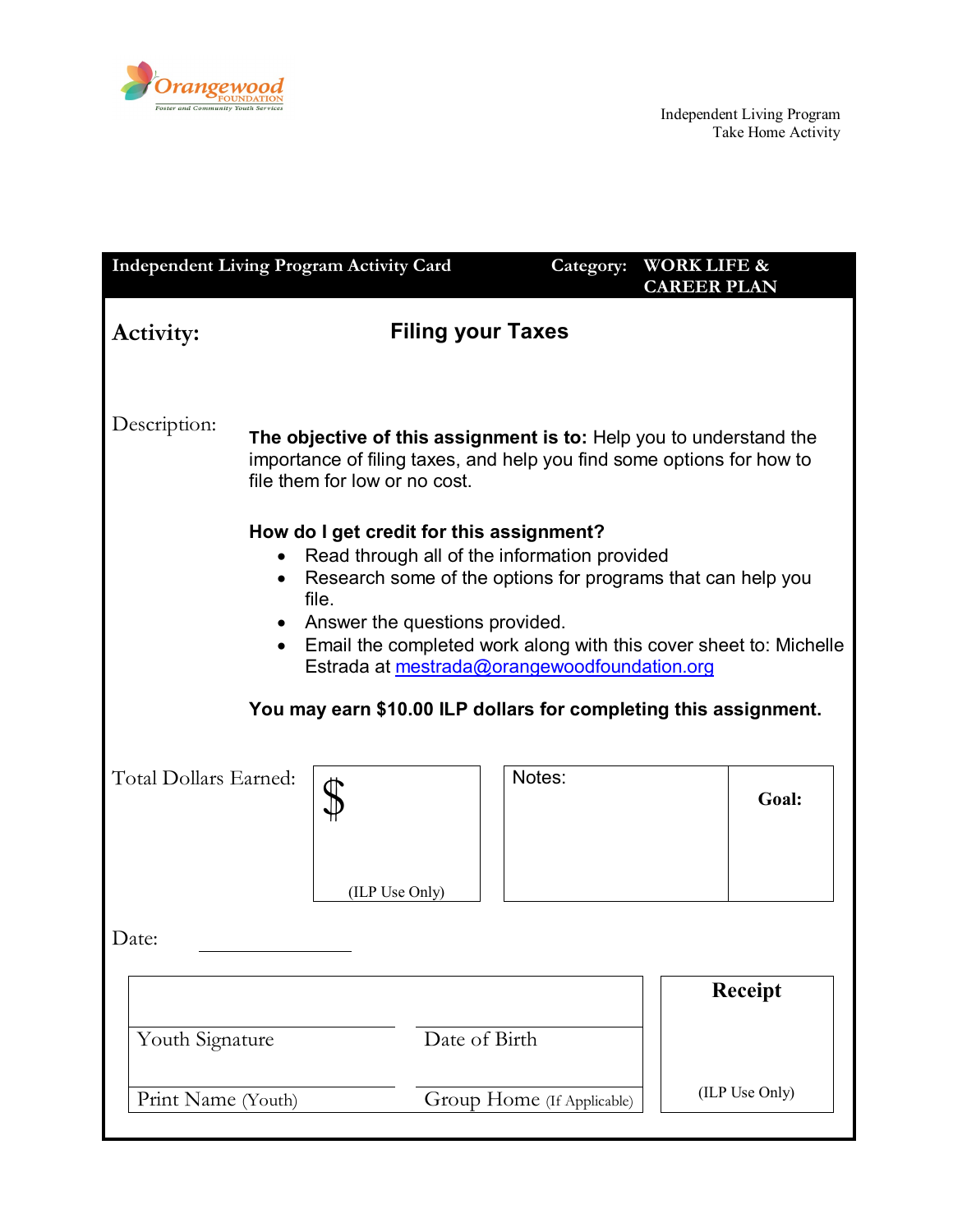

Independent Living Program Take Home Activity

## **GET HELP WITH YOUR TAXES**

#### **Filing taxes – Explained with a meme**

### **Some Key Points:**

- Filing taxes is important.
- It can be really complicated.
- If you don't know what you are doing, you could end up owing more than you should, or lose out on money you deserve.
- If you don't file, or file incorrectly, you can end up owing additional fees, or in some *very extreme* cases, facing jail time.

## **Long story short, there's no need to stress, but it's a good idea to get some help with your taxes.**

Government: You owe us money. It's called taxes.

Me: How much do I owe?

Gov't: You have to figure that out.

Me: I just pay what I want?

Gov't: Oh, no we know exactly how much you owe. But you have to guess that number too.

Me: What if I get it wrong?

Gov't: You go to prison

### **Why file your taxes anyway?**

Filing taxes is important. Sure, if you don't file you could end up owing a lot of money to the IRS, or worse… but one of the most important reasons to file taxes is to see if you get a refund! Most people are entitled to a refund. It basically means that you overpaid in taxes and the government owes you money…. Don't give the government your hard earned money. File your taxes to make sure you get what you deserve.

### **Where can I go to get help filing my taxes??**

For most people who are working, but not investing, or inheriting money, your taxes can be completed for free or for a very low fee.

Below is a list of some resources for **free or low cost programs** you can reach out to complete your taxes.

- <https://ocfreetaxprep.com/>
- <https://www.getyourrefund.org/en>
- <https://www.irs.gov/filing/free-file-do-your-federal-taxes-for-free>
- <https://www.irs.gov/individuals/free-tax-return-preparation-for-qualifying-taxpayers>
- [https://www.unitedwayoc.org/how-we-are-doing-more/income/free-tax](https://www.unitedwayoc.org/how-we-are-doing-more/income/free-tax-preparation/)[preparation/](https://www.unitedwayoc.org/how-we-are-doing-more/income/free-tax-preparation/)
- Call 211 or go to [www.211.org](http://www.211.org/)

If you have a lot of deductions, have your own business, or have a lot of investments, **you may need to hire someone and pay them to help you.** One somewhat affordable options is Turbo Tax. Be warned it may cost you over \$100 to file.

• TurboTax.com – Very popular. Even though it says it's "Free," there are usually fees you need to pay.